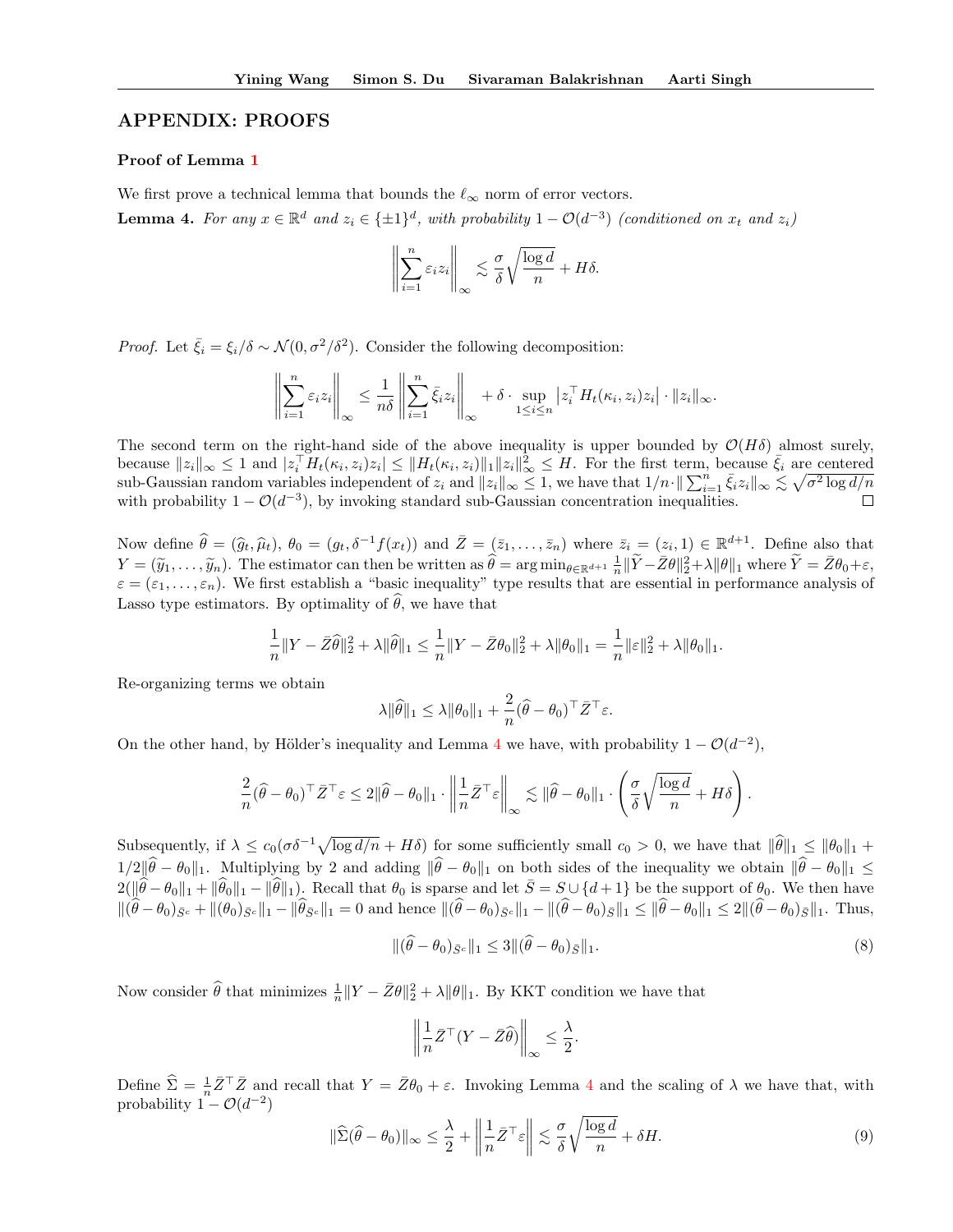By definition of  $\{\bar{z}_i\}_{i=1}^n$ , we know that  $\hat{\Sigma}_{jj} = 1$  for all  $j = 1, \ldots, d+1$  and  $\mathbb{E}[\hat{\Sigma}_{jk}] = 0$  for  $j \neq k$ . By Hoeffding's inequality [17] and union bound we have that with probability  $1 - \mathcal{O}(d^{-2})$ ,  $\|\hat{\Sigma} - I_{(d+1)\times(d+1)}\|_{\infty} \lesssim \sqrt{\log d/n}$ , where  $\|\cdot\|_{\infty}$  denotes the maximum absolute value of matrix entries. Also note that  $\hat{\theta}-\theta_0$  satisfies  $\|(\hat{\theta}-\theta_0)_{\bar{S}c}\|_1 \leq$  $3\|(\theta - \theta_0)_{\bar{S}}\|_1$  thanks to Eq. (8). Subsequently,

$$
\|\hat{\theta} - \theta_0\|_{\infty} \le \|\hat{\Sigma}(\hat{\theta} - \theta_0)\|_{\infty} + \|(\hat{\Sigma} - I)(\hat{\theta} - \theta_0)\|_{\infty} \le \|\hat{\Sigma}(\hat{\theta} - \theta_0)\|_{\infty} + \|\hat{\Sigma} - I\|_{\infty} \|\hat{\theta} - \theta_0\|_{1} \le \|\hat{\Sigma}(\hat{\theta} - \theta_0)\|_{\infty} + \|\hat{\Sigma} - I\|_{\infty} \cdot 4 \|(\hat{\theta} - \theta_0)_{\bar{S}}\|_{1} \le \|\hat{\Sigma}(\hat{\theta} - \theta_0)\|_{\infty} + \|\hat{\Sigma} - I\|_{\infty} \cdot 4(s+1) \|\hat{\theta} - \theta_0\|_{\infty} \le \frac{\sigma}{\delta} \sqrt{\frac{\log d}{n}} + \delta H + \sqrt{\frac{s^2 \log d}{n}} \cdot \|\hat{\theta} - \theta_0\|_{\infty}.
$$
\n(10)

Combining Eq. (10) together with the scaling  $n = \Omega(s^2 \log d)$  we complete the proof of Lemma 1. Note that the statement on the  $\ell_1$  error  $\|\widehat{\theta}-\theta_0\|_1$  is a simple consequence of the basic inequality Eq. (8).

# Proof of Theorem 1

The basis of our algorithm is the analysis of the finite-difference algorithm proposed by [13] under low dimensions. In particular, applying the analysis in [2] for low-dimensional strongly smooth functions, we have for every epoch  $t < s$ 

$$
\mathbb{E}[f(x_t)] - \inf_{x \in \widetilde{\mathcal{X}}, x_{\widehat{S}_t^c} = 0} f(x) \lesssim \text{poly}(s, \sigma, H, \|x_{\widehat{S}_t}^*\|_1) \cdot T^{-1/3},
$$

where  $x_t$  is the solution point at the tth epoch in Algorithm 2 and poly( $\cdot$ ) is any polynomial function of constant degrees. Recall that  $||x_{\hat{s}_t}^*||_1 \le ||x^*||_1 \le B$  by Assumption (A2). Using Markov's inequality we have that with probability 0.9,

$$
f(x_t) - \inf_{x \in \tilde{\mathcal{X}}, x_{\tilde{S}_t^c} = 0} f(x) \lesssim \text{poly}(s, \sigma, H, \|x_{\hat{S}_t}^*\|_1) \cdot T^{-1/3}, \quad \forall t = 0, \dots, s.
$$
 (11)

We are now ready to prove Theorem 1. Let  $\hat{S} = \hat{S}_t$  be the subset when Algorithm 2 terminates. In the rest of the proof we assume the conclusions in Corollary 1 and Lemma 1 hold, which happens with probability  $1 - \mathcal{O}(d^{-1})$ . Define  $\Delta S = S \setminus S$ ,  $x^* := \inf_{x \in \mathcal{X}} f(x)$  and  $x_t^* = \inf_{x \in \tilde{\mathcal{X}}, x_{\tilde{S}_t^c} = 0} f(x)$ . Assumption (A5) implies that  $x^*$  can be chosen such that  $x_{S^c}^* = 0$ . Also, if  $\Delta_S = \emptyset$  we know that  $x_t^* = x^*$  and Theorem 1 automatically holds due to Eq. (11). Therefore in the rest of the proof we shall assume that  $\Delta_S \neq \emptyset$ .

Because  $\Delta_S \neq \emptyset$  and  $|S| = s$ , we must have  $|\widehat{S}_t| < s$ . From the description of Algorithm 2, it can only happen with  $\widehat{S}_t = \widehat{S}_{t-1}$ . We then have that

$$
f(x_{T+1}) - f(x^*) = f(x_{t-1}^*) - f(x^*) + f(\hat{x}_{t-1}) - f(x_{t-1}^*)
$$
  
\n
$$
\leq f(x_{t-1}^*) - f(x^*) + \text{poly}(s, \sigma, H, \|x^*\|_1) \cdot T^{-1/3}
$$
\n(12)

$$
\leq \nabla f(x_{t-1}^*)^\top (x_{t-1}^* - x^*) + \text{poly}(s, \sigma, H, \|x^*\|_1) \cdot T^{-1/3},\tag{13}
$$

where Eq.  $(12)$  holds with probability at least 0.9, thanks to Eq. (11). Because  $x_{t-1}^*$  is the minimizer of f on vectors in X that are supported on  $S = S_{t-1} = S_t$ , and that both  $x_{t-1}^*$  and  $x^*$  truncated on S are feasible (i.e., in the restrained set  $\mathcal{X}$ ), it must hold that  $\langle \left[ \nabla f(x_{t-1}^*) \right]_{\widehat{S}} \rangle (x_{t-1}^* - x^*)_{\widehat{S}} \rangle \leq 0$  by first-order optimality conditions. On the other hand, by Corollary 1 and the definition of  $S_t$ , we have that  $\|\nabla f(x_{t-1}^*)\Delta_s\|\|_{\infty} \leq 2\eta$ . Also note that  $(x^* - x_{t-1}^*)_{S^c} = 0$  and  $[x_{t-1}^*]_{\Delta_S} = 0$ . Subsequently,

$$
\nabla f(x_{t-1}^*)^\top (x_{t-1}^* - x^*) \le |\langle \nabla f(x_{t-1}^*)_{\Delta_S}, x_{\Delta_S}^* \rangle| \le ||[\nabla f(x_{t-1}^*)]_{\Delta_S}||_{\infty} ||x_{\Delta_S}^*||_1 \le 2\eta ||x^*||_1. \tag{14}
$$

Combining Eqs. (13,14) and the scalings of  $\eta$ ,  $\delta$ ,  $\lambda$  and  $T' = T/2s$  we complete the proof of Theorem 1.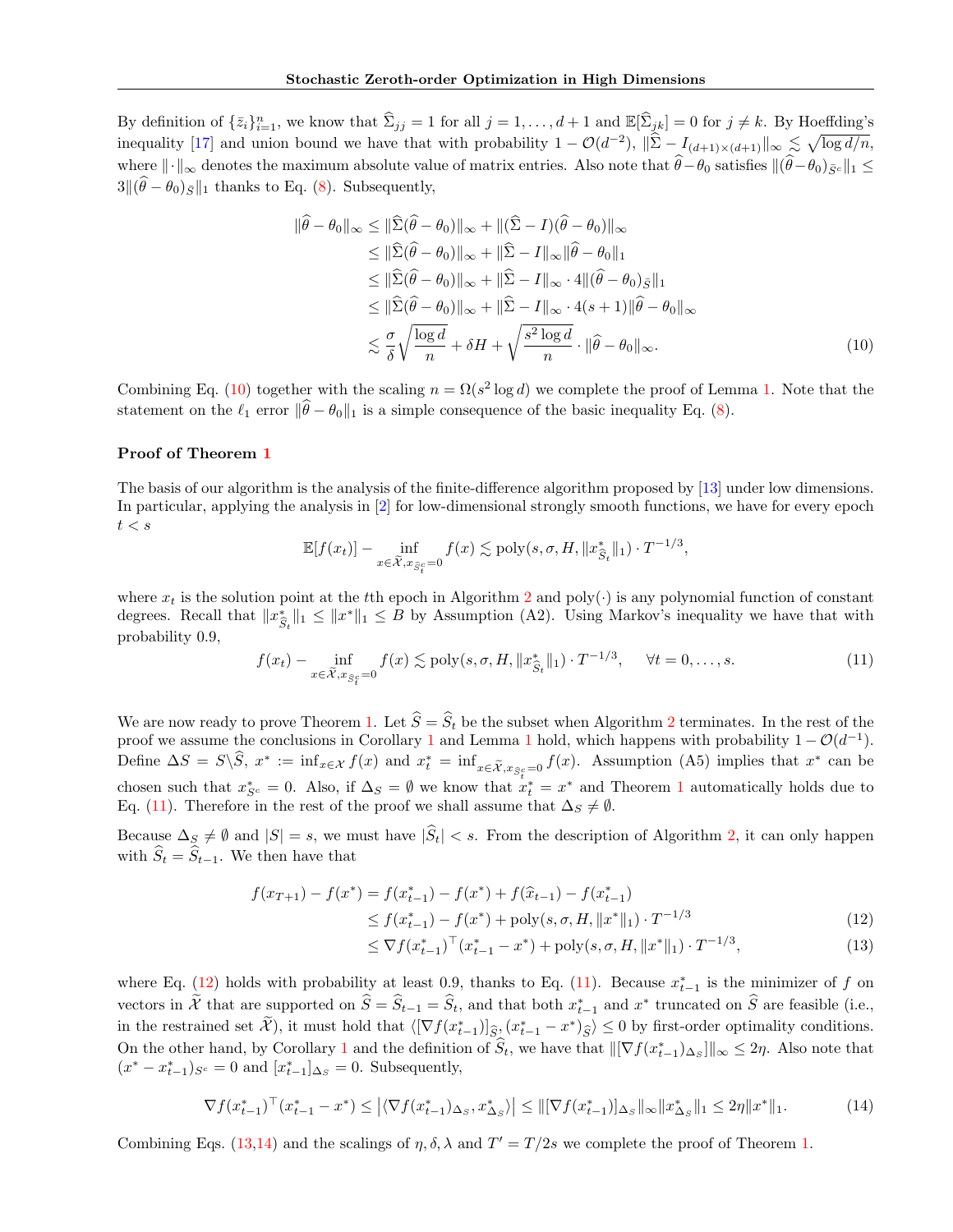### Proof of Lemma 2

We use the "full-length" parameterization  $\widetilde{\theta}_t = \widehat{\theta}_t + \frac{1}{n} \bar{Z}_t^{\top} (\widetilde{Y}_t - \bar{Z}_t \widehat{\theta}_t)$ , where  $\widehat{\theta}_t, \bar{Z}_t$  and  $\widetilde{Y}_t$  are notations defined in the proof of Lemma 1 (with subscripts t added to emphasize that both  $Z_t$  and  $\tilde{Y}_t$  are specific to the tth epoch in Algorithm 3). Because  $\widetilde{Y}_t = \bar{Z}_t \theta_{0t} + \varepsilon_t$  (where  $\theta_{0t} = \nabla f(x_t)$  and  $\varepsilon = (\varepsilon_{t1}, \dots, \varepsilon_{tn})$ , with  $\varepsilon_{ti}$  defined in Eq. (2)). we have

$$
\widetilde{\theta}_t = \widehat{\theta}_t + \frac{1}{n} \bar{Z}_t^{\top} (\bar{Z}_t \theta_{0t} + \varepsilon_t - \bar{Z}_t \widehat{\theta}_t) = \theta_{0t} + \frac{1}{n} \bar{Z}_t^{\top} \varepsilon_t + (\widehat{\Sigma} - I_{(d+1) \times (d+1)}) (\widehat{\theta}_t - \theta_{0t}),
$$

where  $\hat{\Sigma} = \frac{1}{n} \bar{Z}_t^{\top} \bar{Z}_t$ . Recall that  $\varepsilon_{ti} = \xi_i/\delta + \delta z_i^{\top} H_t(\kappa_i, z_i) z_i$ . Define  $b_i = z_i^{\top} H_t(\kappa_i, z_i) z_i$  and  $b = (b_1, \ldots, b_n)$ . Also note that the first d components of  $\hat{\theta}_t$  are identical to  $\tilde{g}_t$  defined in Eq. (5). Subsequently,

$$
\widehat{g}_t = g_t + \underbrace{\frac{1}{n\delta} Z_t^\top \xi}_{:= \zeta_t} + \underbrace{\frac{\delta}{n} Z_t^\top b + \left[ (\widehat{\Sigma} - I_{(d+1)\times(d+1)}) (\widehat{\theta}_t - \theta_{0t}) \right]_{1:d}}_{:= \gamma_t}.
$$
\n(15)

In Eq. (15) we divide  $\hat{g}_t - g_t$  into two terms. We first consider the term  $\zeta_t := \frac{1}{n\delta} Z_t^\top \xi$ . It is clear that  $\mathbb{E}[\zeta_t | x_t] = 0$ because  $\mathbb{E}[\xi|x_t, Z_t] = 0$ . Now consider any d-dimensional vector  $a \in \mathbb{R}^d$ , and to simplify notations all derivations below are conditioned on  $x_t$ . For any  $i \in [n]$ ,  $z_{ti}$  a are i.i.d. sub-Gaussian random variables with common parameter  $\nu^2 = ||a||_2^2$ . Also,  $\bar{\xi}_i$  is a sub-Gaussian random variable with parameter  $\sigma^2$  and is independent of  $z_{ti}^{\perp}a$ . Thus, invoking Lemma 6 we have that  $\xi_i z_{ti}^{\perp}a$  is a sub-exponential random variable with parameters  $\nu = \alpha/\sqrt{2} \lesssim \sigma \|a\|_2$ . Consequently,  $\langle \zeta_t, a \rangle = \frac{1}{n\delta} \sum_{i=1}^n \xi_i z_{ti}^\top a$  is a centered sub-ex parameters  $\nu = \sqrt{n/2} \cdot \alpha \lesssim \sigma ||a||_2 / \delta \sqrt{n}$ .

We next consider the term  $\gamma_t = \frac{\delta}{n} Z_t^{\top} b + (\hat{\Sigma} - I)(\hat{\theta}_t - \theta_{0t})$ . By Assumption (A3) we know that  $||b||_{\infty} \leq \delta H$ . Subsequently, by Hölder's inequality we have that

$$
\|\gamma_t\|_{\infty} \leq \frac{\delta}{n} \|Z_t\|_{1,\infty} \|b\|_{\infty} + \|\widehat{\Sigma} - I\|_{\infty} \|\widehat{\theta}_t - \theta_{t0}\|_1
$$
  

$$
\lesssim H\delta + \sqrt{\frac{\log d}{n}} \left(\frac{\sigma s}{\delta} \sqrt{\frac{\log d}{n}} + s\delta H\right).
$$

where the second inequality holds with probability  $1 - \mathcal{O}(d^{-2})$  thanks to Lemma 1.

# Proof of Theorem 2

We first note that the cumulative regret  $R^{\mathsf{C}}_{\mathcal{A}}(T)$  can be upper bounded as

$$
R_{\mathcal{A}}^{\mathsf{C}}(T) \lesssim \left[ \frac{1}{T'} \sum_{t=0}^{T'-1} f(x_t) - f^* \right] + \sup_{t} \sup_{z \in \{\pm 1\}^d} |f(x_t + \delta z) - f(x_t)|.
$$

Because  $\|\nabla f(x)\|_1 \leq H$  for all  $x \in \mathcal{X}$  and  $z \in {\{\pm 1\}}^d$ , using Hölder's inequality we have that

$$
\left|f(x_t + \delta z) - f(x_t)\right| \le \delta H \lesssim B\left(\frac{s\log^2 d}{T}\right)^{1/4},
$$

which is a second-order term. Thus, to prove upper bounds on  $R^{\mathsf{C}}_{\mathcal{A}}(T)$  it suffices to consider only  $\frac{1}{T'}\sum_{t=0}^{T'-1}f(x_t)$  $f^*$  .

We next cite the result in [22] that gives explicit cumulative regret bounds for mirror descent with approximate gradients:

**Lemma 5** ([22], Lemma 3). Let  $\|\cdot\|_{\psi}$  and  $\|\cdot\|_{\psi^*}$  be a pair of conjugate norms, and let  $\Delta_{\psi}(\cdot, \cdot)$  be a Bregman divergence that is κ-strongly convex with respect to  $\|\cdot\|_{\psi}$ . Suppose f is H-smooth with respect to  $\|\cdot\|_{\psi}$ , meaning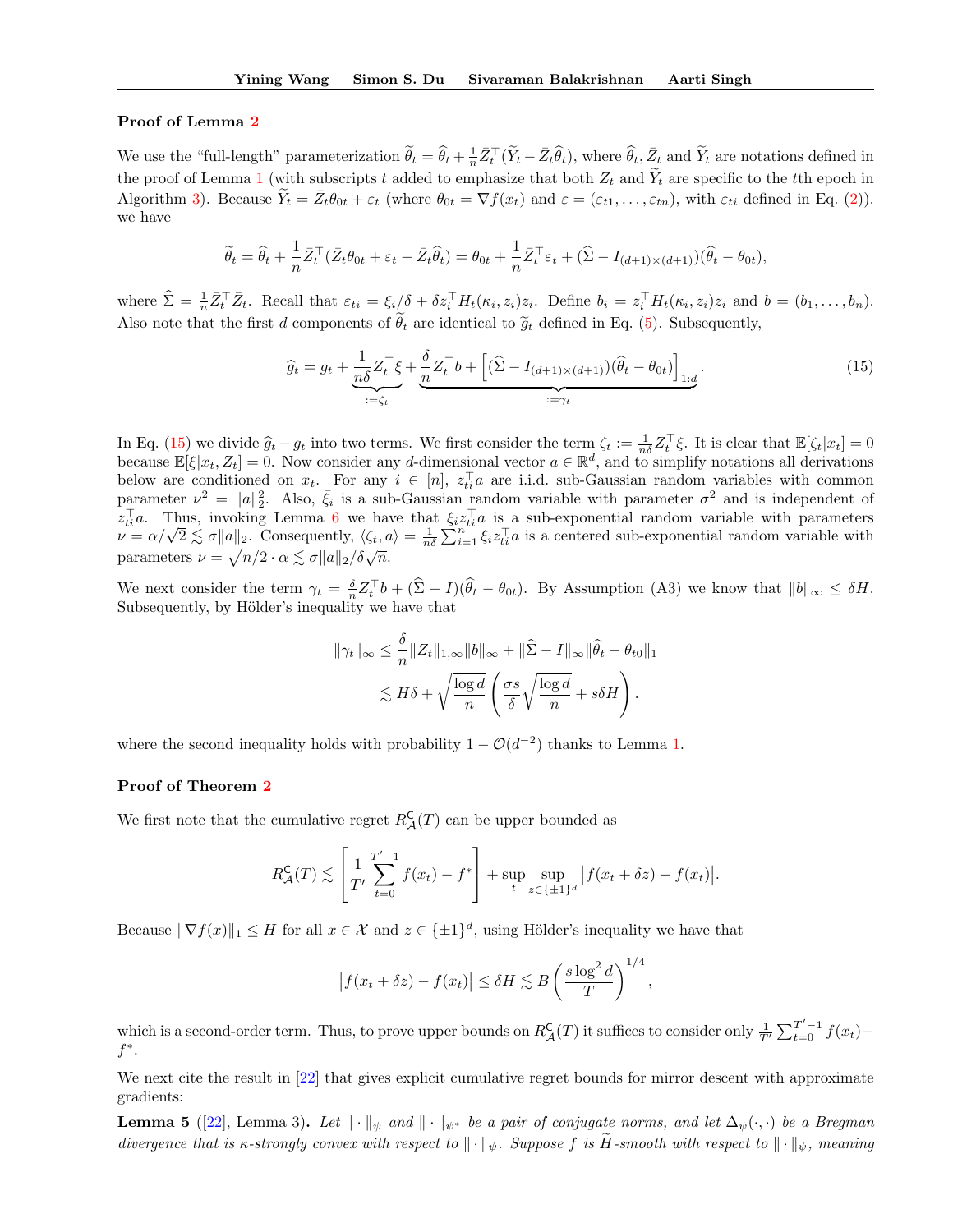that  $f(y) \leq f(x) + \nabla f(x)^\top (y-x) + \frac{H}{2} \|x-y\|_{\psi}^2$  for all  $x, y \in \mathcal{X}$ , and  $\eta < \kappa / H$ . Define  $g_t = \nabla f(x_t)$ , and let  $x_0, \ldots, x_{T'-1}$  be iterations in Algorithm 3. Then for every  $0 \le t \le T'-1$  and any  $x^* \in \mathcal{X}$ ,

$$
\eta \left[ f(x_{t+1}) - f(x^*) \right] + \Delta_{\psi}(x_{t+1}, x^*) \le \Delta_{\psi}(x_t, x^*) + \eta \langle \widetilde{g}_t - g_t, x^* - x_t \rangle + \frac{\eta^2 \|\widetilde{g}_t - g_t\|_{\psi^*}^2}{2(\kappa - \widetilde{H}\eta)}.
$$
\n(16)

Adding both sides of Eq. (16) from  $t = 0$  to  $t = T' - 1$ , telescoping and noting that  $\Delta_{\psi}(x_{T'}, x^*) \ge 0$ , we obtain

$$
\frac{1}{T'}\sum_{t=0}^{T'-1} f(x_t) - f(x^*) \le \frac{\Delta_{\psi}(x_0, x^*)}{\eta T'} + \frac{1}{T'}\sum_{t=0}^{T'-1} \langle \tilde{g}_t - g_t, x_t - x^* \rangle + \frac{\eta}{2(\kappa - H\eta)} \cdot \sup_{0 \le t < T'} ||\tilde{g}_t - g_t||_{\psi^*}^2. \tag{17}
$$

Set  $\|\cdot\|_{\psi} = \|\cdot\|_{a}$  for  $a = \frac{2\log d}{2\log d - 1}$ . It is easy to verify that under Assumption (A3), the function f satisfies

$$
f(y) \ge f(x) + \nabla f(x)^\top (y - x) + H \|y - x\|_\infty^2
$$
  
 
$$
\ge f(x) + \nabla f(x)^\top (y - x) + \widetilde{H} \|y - x\|_\psi^2
$$

for all  $x, y \in \mathcal{X}$  with  $H \le eH$ , because  $||x - y||_1^2 \le d^{2(1-1/a)} ||x - y||_a^2 \le d^{1/\log d} ||x - y||_1^2 = e||x - y||_1^2$  by Hölder's inequality. In addition, by definition of Bregman divergence we have that

$$
\Delta_{\psi}(x_0, x^*) \le \frac{1}{2(a-1)} \|x^*\|_a^2 \le \frac{1}{2(a-1)} \|x^*\|_1^2 \le \|x^*\|_1^2 \log d \le B^2 \log d,\tag{18}
$$

where the first inequality holds because  $\psi_a(x_0) = \psi_a(0) = 0$  and  $\nabla \psi_a(x_0) = \nabla \psi_a(0) = 0$  for  $a > 1$ .

We next upper bound the  $\frac{1}{T} \sum_{t=0}^{T'-1} \langle \tilde{g}_t - g_t, x^* - x_t \rangle$  and  $\|\tilde{g}_t - g_t\|_{\psi^*}^2$  terms. By Lemma 2 and sub-exponential concentration inequalities (e.g., Lemma 7), we have that with probability  $1 - \mathcal{O}(d^{-1})$ 

$$
\|\widetilde{g}_t - g_t\|_{\infty} \le \|\zeta_t\|_{\infty} + \|\gamma_t\|_{\infty} \lesssim \frac{\sigma}{\delta} \left( \sqrt{\frac{\log d}{n}} + \frac{\log d}{n} \right) + H\delta + \frac{\sigma s \log d}{\delta n} \lesssim \frac{\sigma}{\delta} \sqrt{\frac{\log d}{n}} + H\delta
$$

uniformly over all  $t' \in \{0, \ldots, T' - 1\}$ , where the last inequality holds because  $n = \Omega(s^2 \log d)$ . Subsequently, by Hölder's inequality we have that

$$
\sup_{0 \le t < T'} \|\tilde{g}_t - g_t\|_{\psi^*}^2 \le d^{2(a-1)/a} \cdot \sup_{0 \le t < T'} \|\tilde{g}_t - g_t\|_{\infty}^2 \lesssim \frac{\sigma^2 \log d}{\delta^2 n} + H^2 \delta^2. \tag{19}
$$

We now consider the first term  $\frac{1}{T'}\sum_{t=0}^{T'-1}\langle \tilde{g}_t - g_t, x^* - x_t \rangle \leq \frac{1}{T'}\sum_{t=0}^{T'-1}X_t + \sup_{0 \leq t \leq T'-1} ||\gamma_t||_{\infty} ||x^* - x_t||_1$ , where  $X_t := \langle \zeta_t, x^* - x_t \rangle$ . By Lemma 2, we know that  $X_t|X_1, \ldots, X_{t-1}$  is a centered sub-exponential random variable with parameters  $\nu = \sqrt{n/2} \cdot \alpha \leq \sigma ||x^* - x_t||_2 / \delta \sqrt{n} \leq \sigma ||x^*||_1 / \delta \sqrt{n}$ . Invoking concentration inequalities for sub-exponential martingales ([40], also phrased as Lemma 8 for a simplified version in the appendix) and the definition that  $T' = T/n$ , we have with probability  $1 - \mathcal{O}(d^{-1})$ 

$$
\left|\frac{1}{T'}\sum_{t=0}^{T'-1}\left\langle \zeta_t,x^*-x_t\right\rangle\right|\lesssim \frac{\sigma\|x^*\|_1}{\delta}\left(\sqrt{\frac{\log d}{T}}+\frac{\log d}{T}\right)\lesssim \frac{\sigma\|x^*\|_1}{\delta}\sqrt{\frac{\log d}{T}},
$$

where the last inequality holds because  $T \ge n = \Omega(s^2 \log d)$ . Thus,

$$
\left|\frac{1}{T'}\sum_{t=0}^{T'-1} \left\langle \widetilde{g}_t - g_t, x^* - x_t \right\rangle \right| \lesssim \frac{\sigma \|x^*\|_1}{\delta} \sqrt{\frac{\log d}{T}} + \|x^*\|_1 \left( H\delta + \frac{\sigma s \log d}{\delta n} \right). \tag{20}
$$

Combining Eqs. (18,19,20) with Eq. (17) and taking  $x^*$  to be a minimizer of f on X that satisfies  $||x^*||_1 \leq B$ , we obtain

$$
\frac{1}{T'}\sum_{t=0}^{T'-1} f(x_t) - f(x^*) \lesssim \frac{\|x^*\|_1^2 \log d}{\eta} \frac{n}{T} + \frac{\sigma \|x^*\|_1}{\delta} \sqrt{\frac{\log d}{T}} + \|x^*\|_1 \left(H\delta + \frac{\sigma s \log d}{\delta n}\right) + \eta \left(\frac{\sigma^2 \log d}{\delta^2 n} + H^2 \delta^2\right)
$$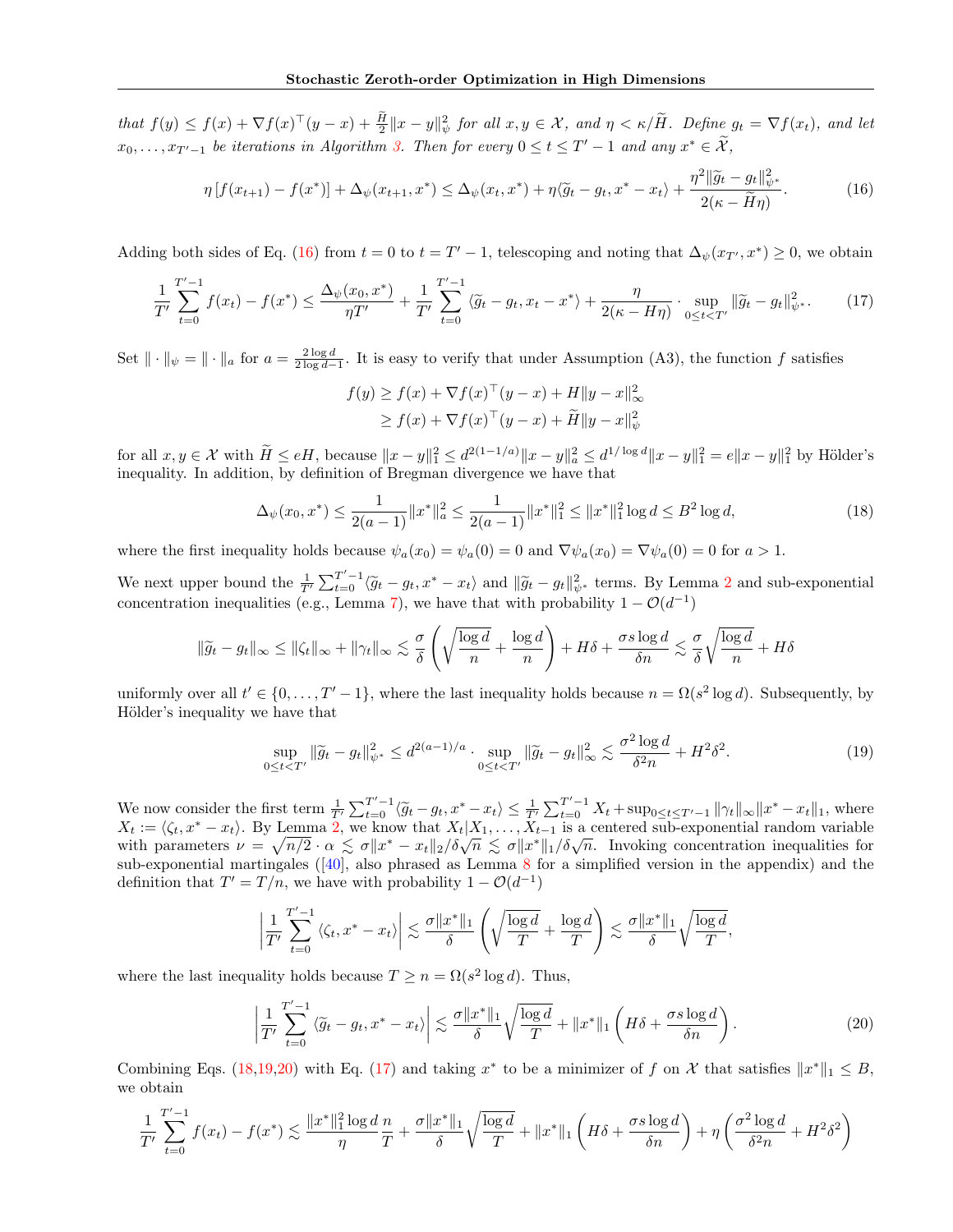$$
\leq \frac{B^2 \log d}{\eta} \frac{n}{T} + \frac{\sigma B}{\delta} \sqrt{\frac{\log d}{T}} + B \left( H \delta + \frac{\sigma s \log d}{\delta n} \right) + \eta \left( \frac{\sigma^2 \log d}{\delta^2 n} + H^2 \delta^2 \right) \tag{21}
$$

with probability  $1 - \mathcal{O}(d^{-1})$ , provided that  $\eta < \kappa/2H = 1/2H$ .

We are now ready to prove Theorem 2. By the conditions we impose on T and the choices of  $\eta$  and  $n$ , it is easy to verify that  $\eta < 1/2H$ ,  $n = \Omega(s^2 \log d)$  and  $n = \mathcal{O}(T)$ . Subsequently,

$$
\frac{1}{T'}\sum_{t=0}^{T'-1} f(x_t) - f(x^*) \lesssim B\sqrt{\frac{n\log d}{T}} + \sigma B\sqrt{\frac{n}{sT}} + B(\sigma + H)\sqrt{\frac{s\log d}{n}} + B\sqrt{\frac{n\log d}{T}} \left(\frac{\sigma^2}{s} + \tilde{O}(n^{-1})\right)
$$
  

$$
\lesssim B\left(\frac{(1+H)^2 s\log^2 d}{T}\right)^{1/4} + \frac{\sigma B\sqrt{(1+H)}}{s^{1/4}T^{1/4}} + \frac{B(\sigma + H)}{\sqrt{1+H}} \left(\frac{s\log^2 d}{T}\right)^{1/4}
$$
  

$$
+ B\left(\frac{(1+H)^2 s\log d}{T}\right)^{1/4} \left(\frac{\sigma^2}{s} + \tilde{O}(T^{-1/2})\right)
$$
  

$$
\lesssim \left(B\sqrt{\log d} + \frac{\sigma B}{\sqrt{s}} + \frac{\sigma^2 B}{s}\right) \left[\frac{(1+H)^2 s}{T}\right]^{1/4} + B(\sigma + \sqrt{H})\sqrt{\log d} \left[\frac{s}{T}\right]^{1/4} + \tilde{O}(T^{-1/2})
$$
  

$$
\lesssim (1+\sigma + \sigma^2/s)B\sqrt{\log d} \left[\frac{(1+H)^2 s}{T}\right]^{1/4} + \tilde{O}(T^{-1/2}).
$$

## Proof of Lemma 3

Using the model Eq. (2) we can decompose  $\tilde{g}_t(\delta) - g_t$  as

$$
\widetilde{g}_t(\delta) - g_t = \frac{\delta}{2} \mathbb{E} \left[ (z^\top H_t z) z \right] + \underbrace{\frac{1}{n\delta} Z_t^\top \xi}_{:= \widetilde{\zeta}_t(\delta)} + \underbrace{\frac{\delta}{2n} \sum_{i=1}^n (z_i^\top H_t z_i) z_i}_{:= \widetilde{\zeta}_t(\delta)} - \underbrace{\frac{\delta}{2n} \sum_{i=1}^n (z_i^\top (H_t(\delta z_i) - H_t) z_i) z_i}_{:= \widetilde{\gamma}_t(\delta)} + \underbrace{\frac{\delta}{2n} \sum_{i=1}^n (z_i^\top (H_t(\delta z_i) - H_t) z_i) z_i}_{:= \widetilde{\gamma}_t(\delta)} + \underbrace{\left[ (\widehat{\Sigma} - I)(\widehat{\theta}_t - \theta_{0t}) \right]_{1:d}},
$$

where  $\hat{\Sigma}$ ,  $\hat{\theta}_t$  and  $\theta_{0t}$  are similarly defined as in the proof of Lemma 2. The sub-exponentiality of  $\langle \tilde{\zeta}_t(\delta), a \rangle$  for any  $a \in \mathbb{R}^d$  is established in Lemma 2. We next consider  $\widetilde{\beta}_t(\delta)$ . For any  $a \in \mathbb{R}^d$  consider  $\langle \widetilde{\beta}_t(\delta), a \rangle = \frac{\delta}{2n} \sum_{i=1}^n X_i(a)$ where  $X_i(a) = (z_i^\top H_t z_i)(z_i^\top a) - \mathbb{E}[(z_i^\top H_t z_i)(z_i^\top a)]$  are centered i.i.d. random variables conditioned on  $H_t$  and  $x_t$ . In addition,  $|X_i(a)| \leq 2||H_t||_1 ||z_i||_{\infty} \cdot ||a||_1 ||z_i||_{\infty} \lesssim H||a||_1$  almost surely. Therefore,  $X_i(a)$  is a sub-Gaussian random variable with parameter  $\nu = H||a||_1$ , and hence  $\langle \tilde{\beta}_t(\delta), a \rangle$  is a sub-Gaussian random variable with parameter  $\nu = \delta H \|a\|_1 / \sqrt{n}$ . Finally, for the deterministic term  $\tilde{\gamma}_t(\delta)$ , we have that

$$
\|\widetilde{\gamma}_t(\delta)\|_{\infty} \leq \frac{\delta}{2} \sup_{z \in \{\pm 1\}^d} \|H_t(\delta z) - H_t\|_{1} \|z\|_{\infty}^2 + \|(\widehat{\Sigma} - I)(\widehat{\theta}_t - \theta_{0t})\|_{\infty}
$$
  

$$
\leq \frac{\delta}{2} \sup_{z \in \{\pm 1\}^d} L \cdot \|\delta z\|_{\infty} \|z\|_{\infty}^2 + \|\widehat{\Sigma} - I\|_{\max} \|\widehat{\theta}_t - \theta_{0t}\|_{\infty}
$$
  

$$
\lesssim L\delta^2 + \sqrt{\frac{\log d}{n}} \left(\frac{\sigma s}{\delta} \sqrt{\frac{\log d}{n}} + s\delta H\right)
$$
  

$$
\lesssim L\delta^2 + \frac{\sigma s \log d}{n\delta} + s\delta H \sqrt{\frac{\log d}{n}}.
$$

#### Proof of Theorem 3

Because f is convex,  $R_{\mathcal{A}}^{\mathcal{S}}(T) = f(x_{T+1}) - f^* \leq \frac{1}{T'} \sum_{t=0}^{T'-1} f(x_t) - f^*$ . Thus it suffices to upper bound  $\frac{1}{T'}\sum_{t=0}^{T'-1} f(x_t) - f(x^*)$ , where  $x^* \in \mathcal{X}$ ,  $||x^*||_1 \leq B$  is a minimizer of f over X. Using the strategy in the proof of Theorem 2, this amounts to upper bound (with high probability)  $\|\widetilde{g}_t^{\mathsf{tw}} - g_t\|_{\psi^*}^2$  and  $\frac{1}{T'} \sum_{t=0}^{T'-1} \langle \widetilde{g}_t^{\mathsf{tw}} - g_t, x^* - x_t \rangle$ .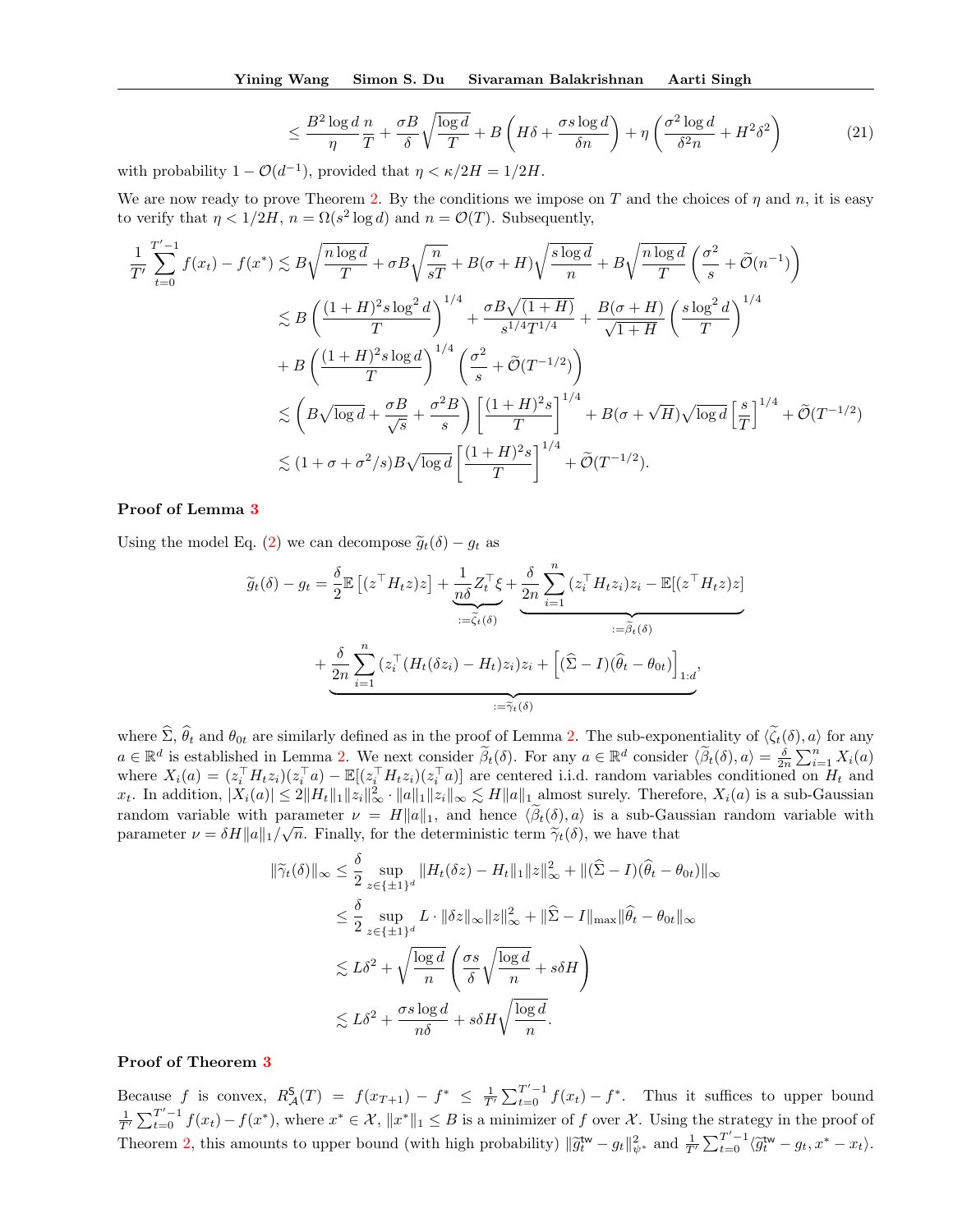For the first term, using sub-exponentiality of  $\zeta_t$  and sub-gaussianity of  $\beta_t$ , we have with probability  $1 - \mathcal{O}(d^{-1})$ uniformly over all  $t \in \{0, \ldots, T' - 1\},\$ 

$$
\|\widetilde{g}_t^{\text{tw}} - g_t\|_{\infty} \le \|\widetilde{\zeta}_t\|_{\infty} + \|\widetilde{\beta}_t\|_{\infty} + \|\widetilde{\gamma}_t\|_{\infty}
$$
  

$$
\lesssim \frac{\sigma}{\delta} \left( \sqrt{\frac{\log d}{n}} + \frac{\log d}{n} \right) + \delta H \sqrt{\frac{\log d}{n}} + L\delta^2 + H\delta \sqrt{\frac{s^2 \log d}{n}} + \frac{\sigma s \log d}{\delta n}
$$
  

$$
\lesssim \left(\frac{\sigma}{\delta} + s\delta H\right) \sqrt{\frac{\log d}{n}} + L\delta^2,
$$

where the last inequality holds because  $n = \Omega(s^2 \log d)$ . Subsequently, with probability  $1 - \mathcal{O}(d^{-1})$ 

$$
\sup_{0 \le t \le T'-1} \|\tilde{g}_t^{\text{tw}} - g_t\|_{\psi^*}^2 \lesssim \left(\frac{\sigma^2}{\delta^2} + s^2 \delta^2 H^2\right) \frac{\log d}{n} + L^2 \delta^4. \tag{22}
$$

For the other term  $\frac{1}{T} \sum_{t=0}^{T'-1} \langle \tilde{g}_t^{\text{tw}} - g_t, x^* - x_t \rangle$ , again using concentration inequalities of sub-exponential/sub-<br>Consider mention less and still with the sub-exponential of the sub-exponential of the su Gaussian martingales and noting that  $||x^* - x_t||_2 \le ||x^* - x_t||_1 \le 2B$ , we have

$$
\frac{1}{T'}\sum_{t=0}^{T'-1} \langle \tilde{g}_t^{\mathsf{tw}} - g_t, x^* - x_t \rangle = \frac{1}{T'}\sum_{t=0}^{T'-1} \langle \tilde{\zeta}_t + \tilde{\beta}_t + \tilde{\gamma}_t, x^* - x_t \rangle
$$
  

$$
\lesssim \left(\frac{\sigma}{\delta} + s\delta H\right) B \sqrt{\frac{\log d}{T}} + B \left(L\delta^2 + \frac{\sigma s \log d}{\delta n} + s\delta H \sqrt{\frac{\log d}{n}}\right). \tag{23}
$$

Subsequently, combining Eqs.  $(22,23)$  with Eq.  $(17)$  we have

$$
\frac{1}{T'}\sum_{t=0}^{T'-1} f(x_t) - f(x^*) \lesssim \frac{B^2 \log d}{\eta} \frac{n}{T} + \left(\frac{\sigma}{\delta} + s\delta H\right) B \sqrt{\frac{\log d}{T}} + (B + \eta) \left(L\delta^2 + \frac{\sigma s \log d}{\delta n} + s\delta H \sqrt{\frac{\log d}{n}}\right) + \eta \left(\frac{\sigma^2}{\delta^2} + s^2 \delta^2 H^2\right) \frac{\log d}{n} + \eta L^2 \delta^4. \tag{24}
$$

We are now ready to prove Theorem 3. It is easy to verify that with the condition imposed on  $T$  and the selection of  $\eta$  and  $n$ , it holds that  $\eta < 1/2H$ ,  $n = \Omega(s^2 \log d)$  and  $n \le T/10$ . Subsequently,

$$
\begin{split} &\frac{1}{T'}\sum_{t=0}^{T'-1}f(x_t)-f(x^*)\\ &\lesssim Bn^{1/3}\sqrt{\frac{\log d}{T}}+\left[\sigma\left(\frac{n}{s\log d}\right)^{1/3}+\widetilde{\mathcal{O}}(n^{-1/3})\right]B\sqrt{\frac{\log d}{T}}+\left(B+\widetilde{\mathcal{O}}\left(\frac{n^{2/3}}{\sqrt{T}}\right)\right)\left[(L+\sigma)\left(\frac{s\log d}{n}\right)^{2/3}+\widetilde{\mathcal{O}}(n^{-5/6})\right]\\ &+Bn^{2/3}\sqrt{\frac{\log d}{T}}\left(\sigma^2\left(\frac{n}{s\log d}\right)^{2/3}+\widetilde{\mathcal{O}}(n^{-2/3})\right)\frac{\log d}{n}+Bn^{2/3}\sqrt{\frac{\log d}{T}}L^2\left(\frac{s\log d}{n}\right)^{4/3}\\ &\lesssim Bn^{1/3}\sqrt{\frac{\log d}{T}}+\sigma B\left(\frac{n}{s\log d}\right)^{1/3}\sqrt{\frac{\log d}{T}}+B(L+\sigma)\left(\frac{s\log d}{n}\right)^{2/3}+\sigma^2 B\left(\frac{n}{s^2\log^2 d}\right)^{1/3}\sqrt{\frac{\log d}{T}}+\widetilde{\mathcal{O}}(T^{-5/12})\\ &\lesssim \left(B\sqrt{\log d}+\frac{\sigma B\sqrt{\log d}}{s^{1/3}}+\frac{\sigma^2 B\sqrt{\log d}}{s^{2/3}}\right)\left[\frac{(1+L)s^{2/3}}{T}\right]^{1/3}+\frac{B(L+\sigma)}{(1+L)^{2/3}}\left(\frac{s^{2/3}\log d}{T}\right)^{1/3}+\widetilde{\mathcal{O}}(T^{-5/12})\\ &\lesssim \left(B\sqrt{\log d}+\frac{\sigma B\sqrt{\log d}}{s^{1/3}}+\frac{\sigma^2 B\sqrt{\log d}}{s^{2/3}}\right)\left[\frac{(1+L)s^{2/3}}{T}\right]^{1/3}+B\sigma\sqrt{\log d}\left(\frac{(1+L)s^{2/3}}{T}\right)^{1/3}+\widetilde{\mathcal{O}}(T^{-5/12})\\ &\lesssim (1+\sigma+\sigma^2/s^{2/3})B\sqrt{\log d}\left(\frac{(1+L)s^{2/3}}{T}\right)^{1/3}+\widetilde{\mathcal{O}}(T^{-5/12}). \end{split}
$$